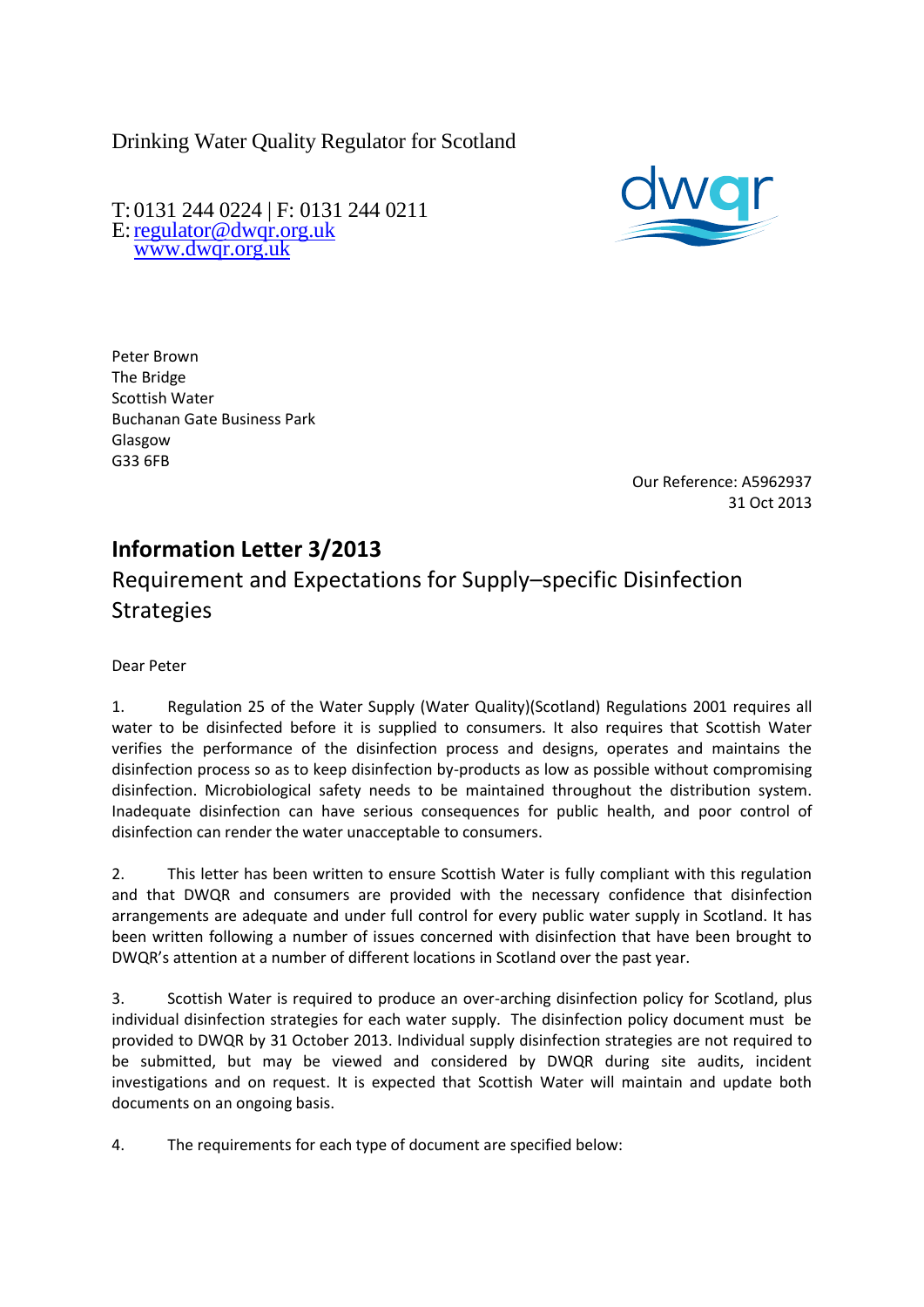#### **Scottish Water Disinfection Policy**

5. This should set out Scottish Water's approach to disinfecting and maintaining microbiological quality of its water supplies. It should specify the general principles that will be applied and standards that will be met for the design, monitoring and operation of the disinfection process in all Scottish Water supplies. It is expected that this document will specify standards for Ct (*disinfectant concentration in mg/l multiplied by contact time in minutes*) and the measures to be taken if Ct is not met.

6. This document should sit alongside or within Scottish Water's standards and specifications so that the contents are taken into account as part of any capital investment.

### **Scottish Water Disinfection Strategies**

7. These should be produced for each supply system to record how disinfection is to be achieved and maintained for that supply. It is for Scottish Water to decide what constitutes a supply system – in some circumstances it may be more convenient to consider a system with multiple treatment works blending to supply a number of water supply zones. Regardless of the chosen arrangement, it is expected that Scottish Water will ensure that all treatment works and water supply zones in Scotland are covered by a strategy.

8. It is important that the key points of each disinfection strategy are available to and understood by Scottish Water staff responsible for the operation and control of disinfection systems. Therefore it is expected that the strategies, or the key elements of the strategies, will be made directly available to staff at the sites to which they relate.

9. Scottish Water should set out how the disinfection system at each treatment works is designed to disinfect water under all flow conditions and challenges from the raw water. This should include the following as a minimum:

### **1. How the water is prepared for disinfection**

10. This should detail the quality limits that Scottish Water is expecting to achieve in water that is presented for disinfection for relevant parameters, and how the treatment process is designed to achieve these. Relevant parameters are those that have the ability to have an impact on the effectiveness of disinfection, and will include the following:

- Turbidity
- Colour / TOC
- pH
- Ammonia

11. Scottish Water should confirm that appropriate monitors are correctly located, with telemetry alarms set at appropriate levels to enable operator intervention prior to the disinfection process being adversely affected. Any deficiencies in the design of the works should be recorded and addressed via the site's Drinking Water Safety Plan

### **2. Design of disinfectant dosing system**

12. The type of disinfectant and the method and location by which it is introduced to the water should be described, along with normal operational settings and limits and all monitoring and critical control points.

13. Arrangements for chemical mixing should be described, along with details of contact tank (or pipe) design. The latter should include the following as a minimum: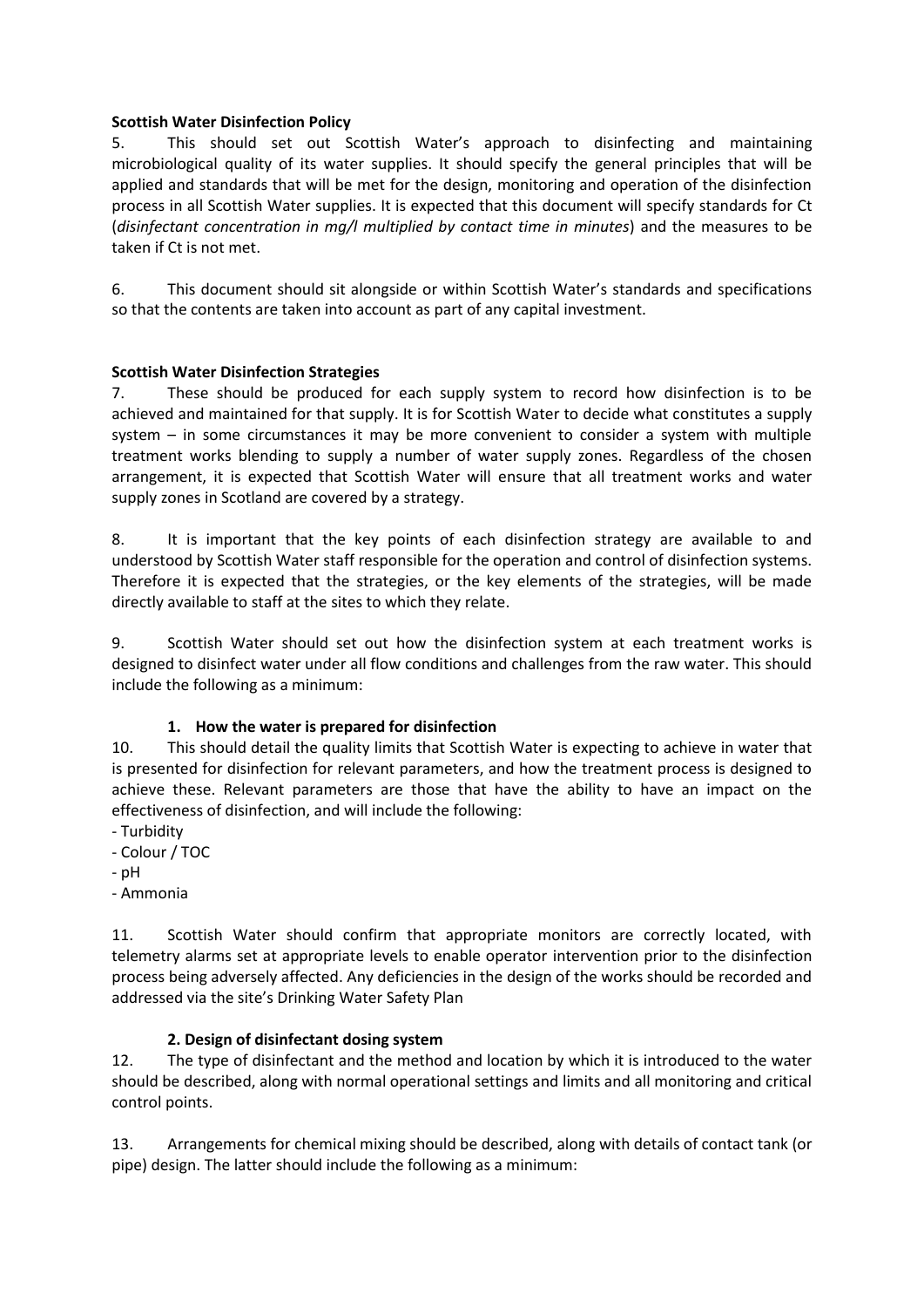- dimensions
- construction
- location of inlet and outlet
- presence and nature of any baffling
- whether Scottish Water is currently able to clean the asset

14. Contact time should be specified, under the full range of possible flow conditions at the treatment works. Scottish Water should be able to demonstrate their understanding of the flow characteristics through the contact tank. Actual contact time should be verified and documented using an appropriate method.

Where final water pH correction takes place, the location should be recorded.

15. Where ammonia is added to achieve chloramination this should be considered to be the end of the useful chlorine contact period. Dosing arrangements for ammonia addition should be documented in the same way as for chlorine. The chlorine to ammonia ratio that is to be used at the site should be documented and validated.

### **3. Disinfection control and monitoring**

16. The method and principles by which disinfection is to be controlled at the site should be documented. Where there is more than one possible control regime available with the control instrumentation present on site, Scottish Water should specify which is (are) to be used, together with any operating conditions or constraints.

17. The monitors used to control the disinfection process should be documented, together with any delay or "loop" times, either physical or programmed, which should be verified. Consideration should be given as to whether multiple validation is desirable and present for each monitoring location and that there is an appropriate operating philosophy. Confirmation should be provided that each monitor is being operated in accordance with manufacturers' guidance. In particular, the appropriate use of buffer should be checked and documented. Calibration frequencies and methods should be reviewed and defined for each instrument. As pH is critical to the control of the disinfection process, associated pH monitors should also be included in this requirement.

18. Target, maximum and minimum values for chlorine concentration should be documented at every monitoring point, and these used with the verified contact time to calculate a Ct value for the works, under various conditions if necessary. In calculating Ct, Scottish Water may wish to consider the amount of available hypochlorous acid present for disinfection in the water under usual conditions at the treatment works (or a range of conditions if applicable). In this way it is acceptable to account for multiple stages of disinfection contact time at different pH values to produce a total Ct value. The chosen method of calculation should be documented in Scottish Water's disinfection policy.

19. Where the Ct falls below that deemed by Scottish Water to be the minimum acceptable, having followed guidance from the World Health Organisation, water industry best practice and other sources, improvements to the supply should be pursued via the supply's Water Safety Plan. Depending on the extent of any deficiency, it may be necessary to implement interim measures to protect public health until such time as the supply can be improved. Scottish Water is required to document the Ct value(s) it considers appropriate under certain circumstances within the company's disinfection policy and to notify DWQR of any sites that fail to meet the required Ct value, along with timescales for proposed improvements as they are identified by the site-specific disinfection strategy.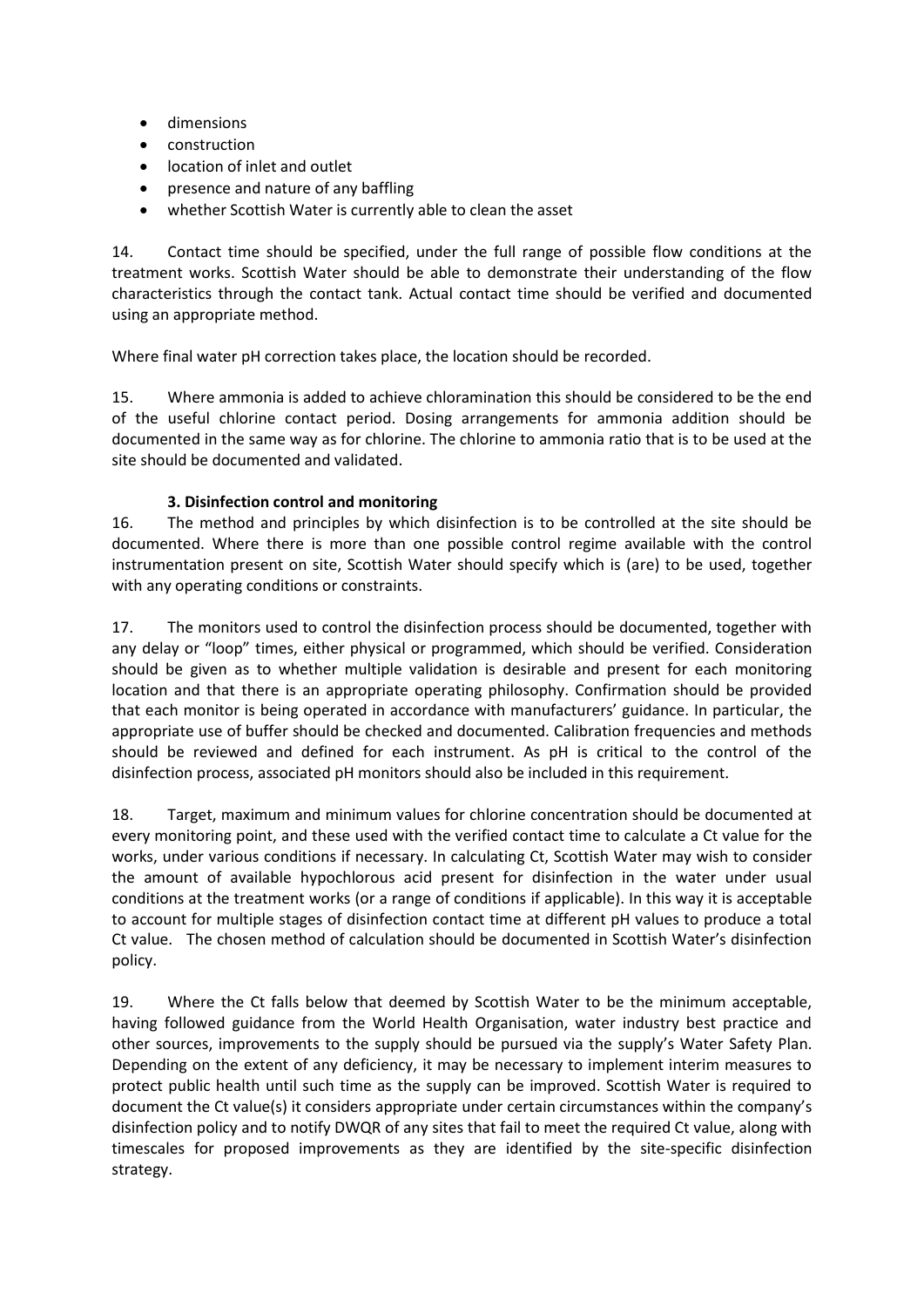#### **4. Verification of Disinfection**

20. The absence of indicator bacteria, on its own, is insufficient to verify that disinfection has been achieved. Scottish Water needs to ensure that sufficient records of relevant measurements are kept and archived so that, when combined with verified site design data, it can be confirmed that disinfection has been achieved.

### **5. Security of disinfection**

21. Supplying water that has not been disinfected is not only an offence in law, it also presents a serious risk to public health. Scottish Water must ensure that it has measures in place to ensure that consumers are protected from undisinfected water.

22. There are a number of ways in which this may be done. The appropriate combination of measures will be determined by circumstances at each works and supply system, and the selection of these will be a matter for Scottish Water. Options include:

- enhanced monitoring and telemetry, potentially including direct calculation of Ct on SCADA, with alarms
- automated shutdowns on low chlorine and other parameters relevant to disinfection
- the ability to run supplies to waste
- standby dosing pumps with auto-changeover
- back-up disinfection dosing systems

23. This list is not exhaustive. Scottish Water should document the method by which it will ensure security of disinfection at each site in the disinfection strategy. Where the measures are not considered to be adequate, provision should be made for the necessary improvements via the Water Safety Plan process.

### **6. Maintenance of disinfection in distribution**

24. It is vital that water is not only safe when it leaves the water treatment works, but that it remains safe through the distribution system. In its disinfection strategy for each supply, Scottish Water shall document how it will ensure that water remains microbiologically safe through the distribution system. This will include target chlorine residuals for each storage point, defined on a site specific basis, and set with a view to achieving a balance between safety and consumer aesthetics.

25. Secondary chlorine dosing should only be used as a last resort in water supplies where other measures to maintain chlorine residuals have failed. At every site where Scottish Water uses secondary chlorine dosing it should set out the operating strategy for that dosing unit along with the means by which the performance of the secondary dosing point will be monitored and recorded. A plan for improving chlorine residuals via other means with the aim of, where possible, rendering secondary chlorination unnecessary at that site is also required.

26. Any other measures that Scottish Water considers necessary, whether existing or planned, should also be documented in the disinfection strategy for the supply.

### **7. Minimisation of disinfection by-products**

27. For each supply, Scottish Water shall document the means by which it proposes to ensure that concentrations of disinfection by-products are as low as possible without compromising the performance of the disinfection process.